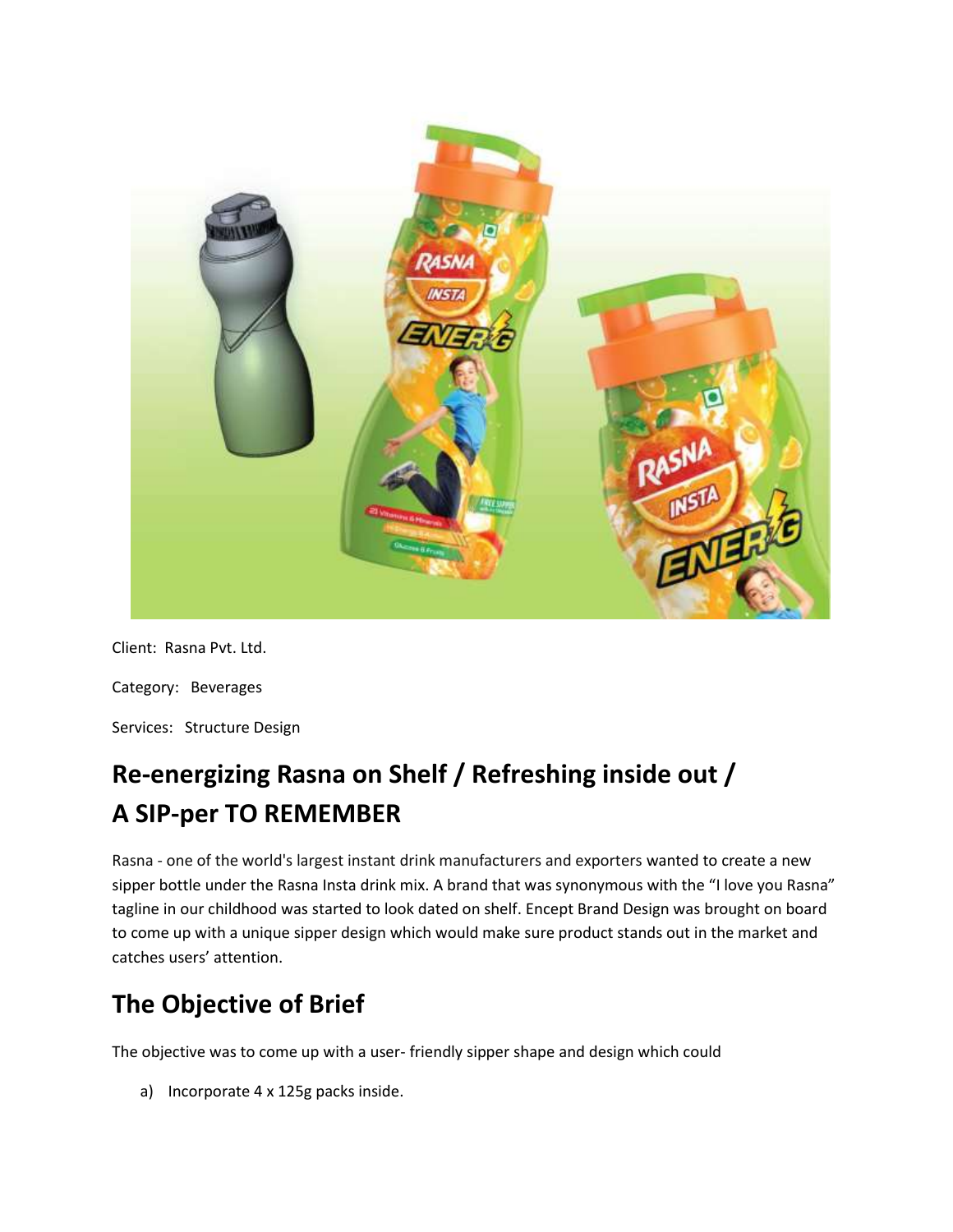- b) Be easy to carry, easy to consume.
- c) Can be kept in a school bag, laptop bag for adults.
- d) Can be flaunted to carry to the gym or in the school.

### **Whom we needed to attract (Target audience)**

The brief specified that the design should appeal

a) To all family members.

### **Encept Approach**

**a) Consumer Research**

Encept Brand Design team carried out a primary research in supermarkets to understand the competitors' designs in the category i.e. Structure, User Visual Perception, Product study and cap type.



**b) Existing key problems noticed on Rasna bottle.**



The team at Encept noted down the key problems that current structure had namely,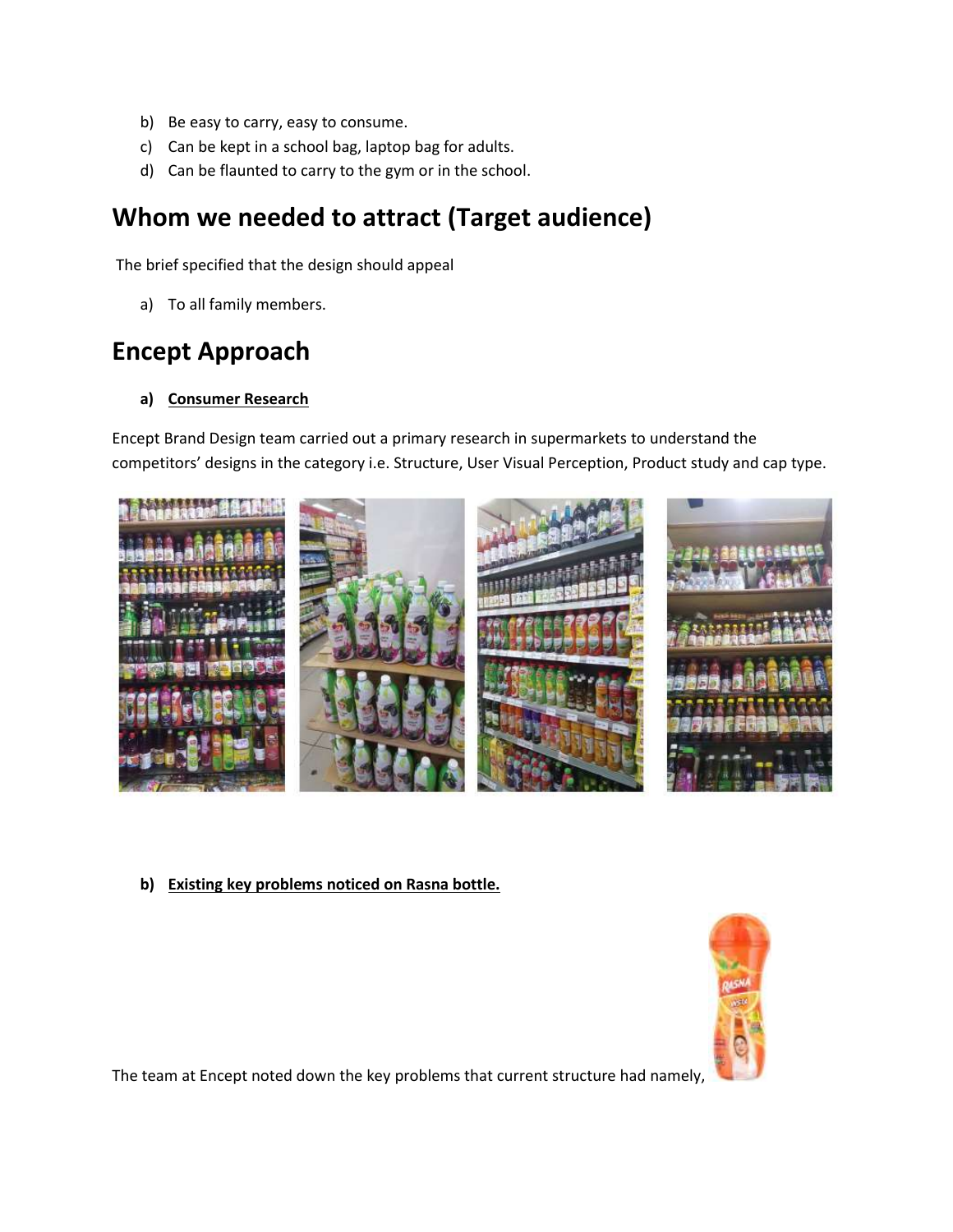- Existing structure of the bottle did not compliment the graphics.
- Visual clutter on the packaging led to confusion.

#### **Design challenges included:**

- To highlight the brand name.

- To maintain a user-friendly shape and design which could incorporate 4 x 125g packs with a restricted diameter of 73 mm.

#### **c) MOODBOARD created for inspiration**



#### **d) Sketch work Stage**

After collecting all the required data the journey began to develop the sipper design on paper. Encept Brand Design team started to create sketch work with the competitor analysis research; flaws in previous structure and inspiration from the moodboard were taken to develop the first draft.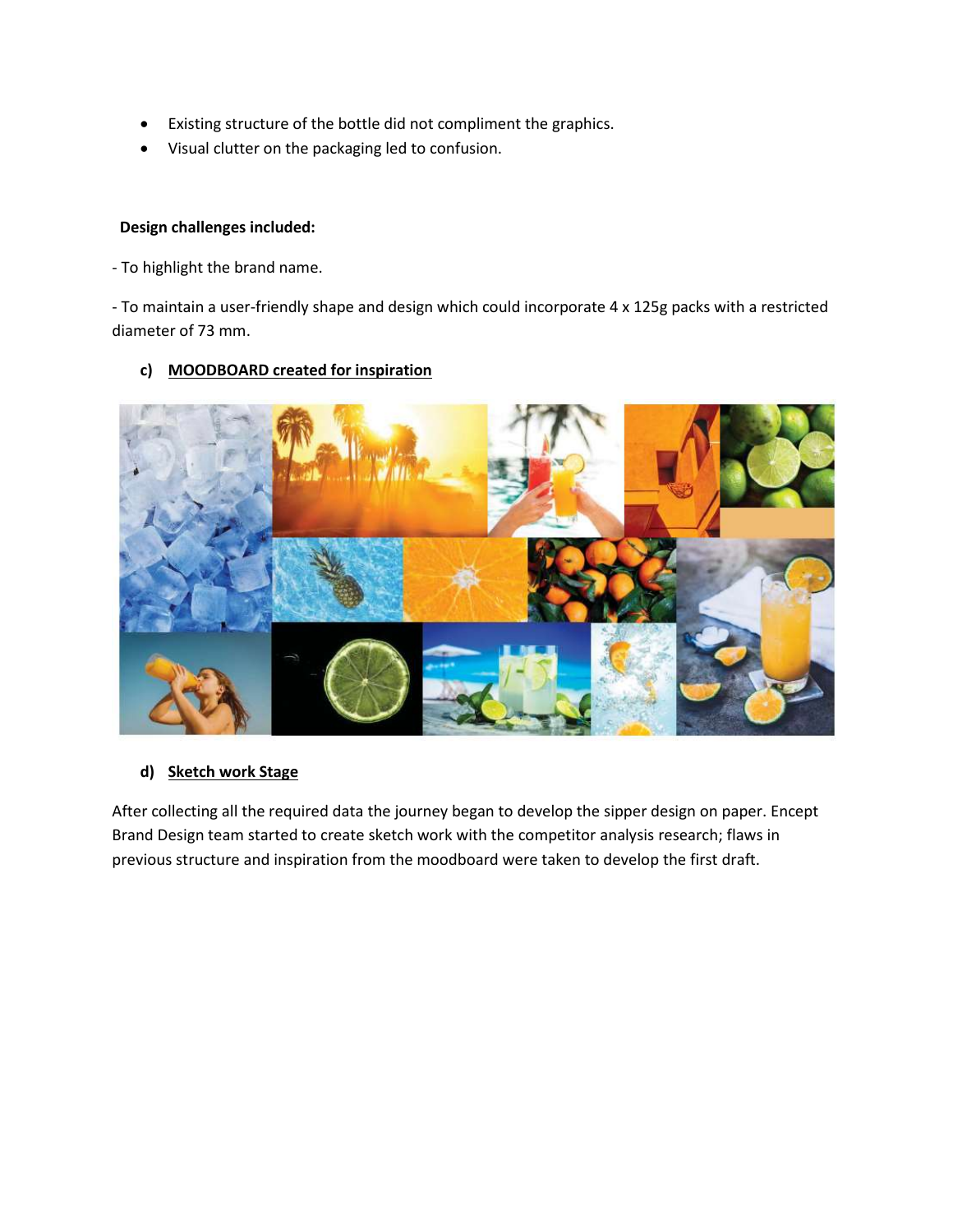

#### **e) Product Development Process**

After initial sketch work, a flat 2D drawing is prepared followed up by 3D product model to understand the look and view of the product from all angles.

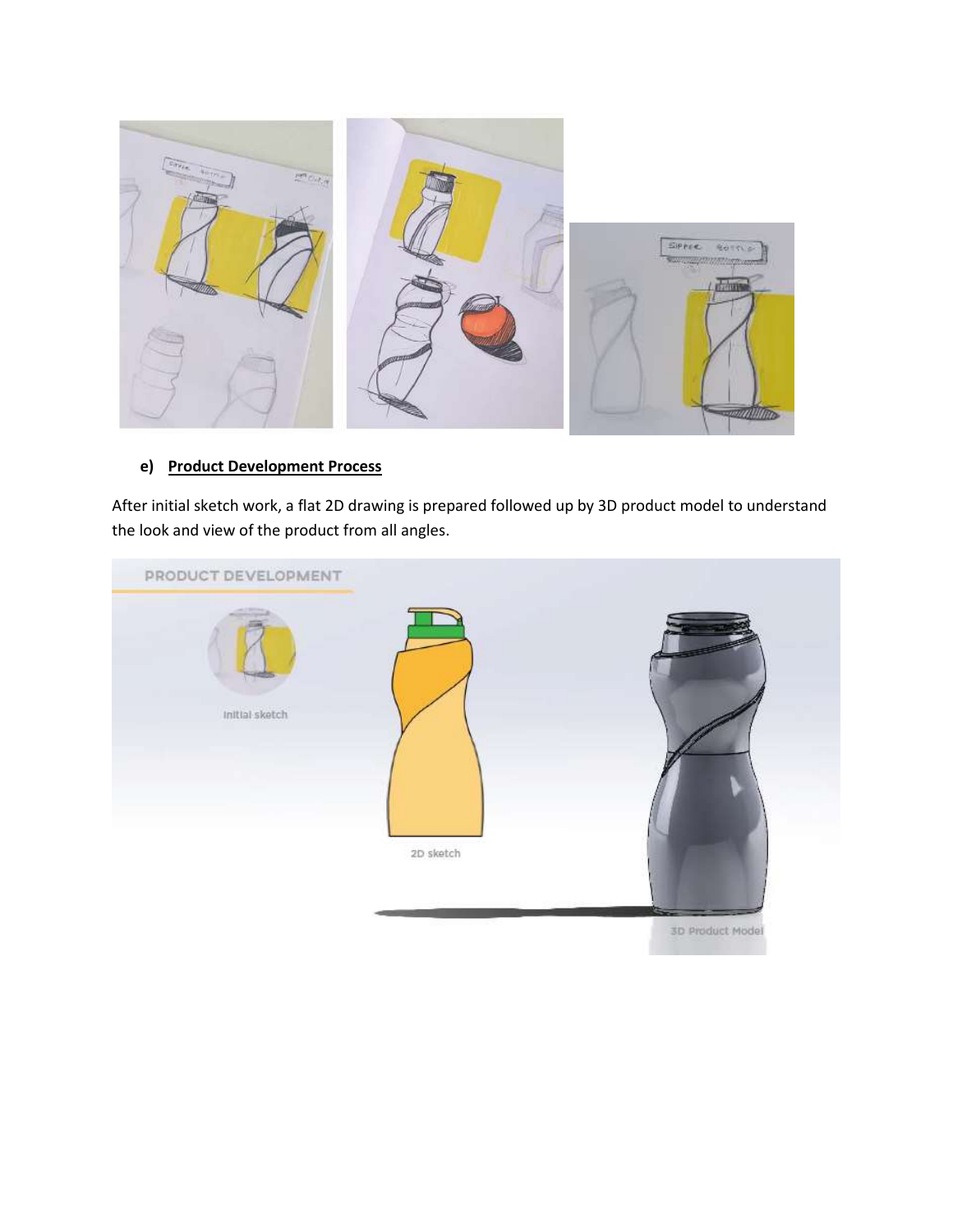### PRODUCT VIEWS





**Top View** 







Front View

Side View





**Bottom View** 

**Back View** 



f) De-coding the design

The new structure helped Rasna to enhance the brand name. Flip-top was added to complete a sporty look and also gave it recognition of a sipper bottle. Depression was provided for easy grip when you lift up the bottle also heavy bottom gave more stability to the bottle.